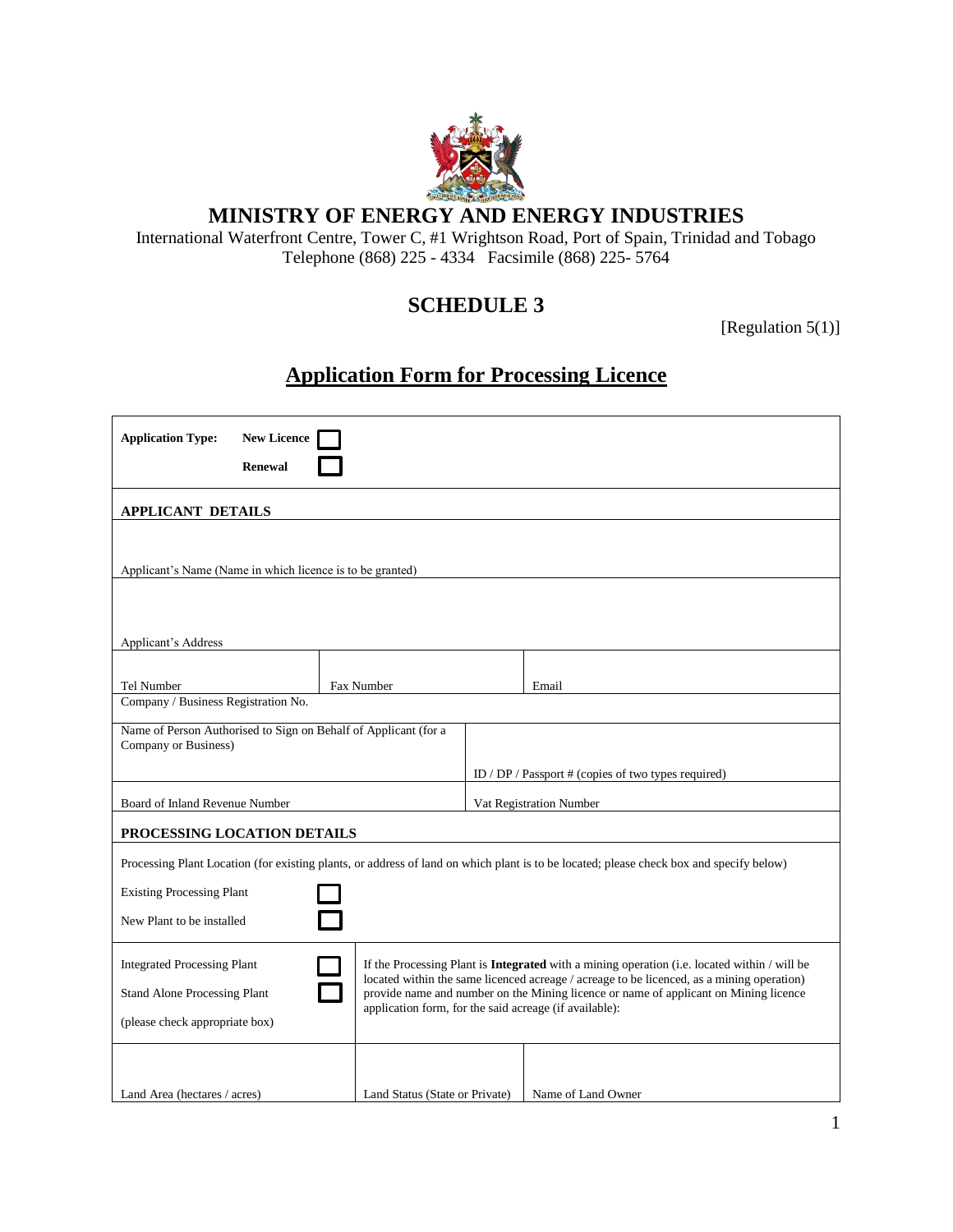| Ward Sheet No.<br>Topographic Sheet No.                           |             |                                                     |                                |                                                     |             |  |  |  |  |  |
|-------------------------------------------------------------------|-------------|-----------------------------------------------------|--------------------------------|-----------------------------------------------------|-------------|--|--|--|--|--|
| <b>MANAGER DETAILS</b>                                            |             |                                                     |                                |                                                     |             |  |  |  |  |  |
| Processing Manager Name                                           | Address     |                                                     |                                | Tel Number / Fax / Email                            |             |  |  |  |  |  |
|                                                                   |             |                                                     |                                |                                                     |             |  |  |  |  |  |
|                                                                   |             |                                                     |                                |                                                     |             |  |  |  |  |  |
| Qualifications                                                    |             | Experience (include on separate sheet if necessary) |                                |                                                     |             |  |  |  |  |  |
|                                                                   |             |                                                     |                                |                                                     |             |  |  |  |  |  |
| PROCESSING OPERATIONS DETAILS<br>(please tick)                    |             |                                                     |                                |                                                     |             |  |  |  |  |  |
|                                                                   | $(\vee)$    |                                                     |                                | Mineral(s) to be Processed and Source of Mineral(s) |             |  |  |  |  |  |
| Washing                                                           |             |                                                     |                                |                                                     |             |  |  |  |  |  |
| Screening                                                         |             |                                                     |                                |                                                     |             |  |  |  |  |  |
| Crushing<br>Blending                                              |             |                                                     |                                |                                                     |             |  |  |  |  |  |
| Other (please state)                                              |             |                                                     |                                |                                                     |             |  |  |  |  |  |
| PROCESSING PLANT DETAILS                                          |             |                                                     |                                |                                                     |             |  |  |  |  |  |
| Plant Type (Fixed or Mobile)                                      |             | Product Sizes:                                      |                                |                                                     |             |  |  |  |  |  |
| Make and Model of Plant                                           |             |                                                     |                                |                                                     |             |  |  |  |  |  |
|                                                                   |             | 2.                                                  |                                |                                                     |             |  |  |  |  |  |
| New or Used Plant (and year of manufacture)                       |             | 3.                                                  |                                |                                                     |             |  |  |  |  |  |
|                                                                   |             |                                                     |                                |                                                     |             |  |  |  |  |  |
| Plant Capacity (include units)                                    |             | 4.                                                  |                                |                                                     |             |  |  |  |  |  |
|                                                                   |             | 5.                                                  |                                |                                                     |             |  |  |  |  |  |
| (please tick)<br>$\sqrt{)}$                                       |             |                                                     |                                |                                                     |             |  |  |  |  |  |
| Primary Crusher                                                   |             |                                                     |                                |                                                     |             |  |  |  |  |  |
| Secondary Crusher<br>Tertiary Crusher                             |             |                                                     |                                |                                                     |             |  |  |  |  |  |
| Kiln                                                              |             |                                                     |                                |                                                     |             |  |  |  |  |  |
| Furnace<br>Other (please specify):                                |             |                                                     |                                |                                                     |             |  |  |  |  |  |
| <b>Electricity Source</b>                                         |             |                                                     |                                |                                                     |             |  |  |  |  |  |
|                                                                   |             |                                                     |                                |                                                     |             |  |  |  |  |  |
| Water Source                                                      |             |                                                     |                                |                                                     |             |  |  |  |  |  |
| Fuel Storage                                                      |             |                                                     |                                |                                                     |             |  |  |  |  |  |
| <b>Lubricant Storage</b>                                          |             |                                                     |                                |                                                     |             |  |  |  |  |  |
|                                                                   |             |                                                     |                                |                                                     |             |  |  |  |  |  |
| <b>OTHER EQUIPMENT DETAILS (please specify types and numbers)</b> |             |                                                     |                                |                                                     |             |  |  |  |  |  |
| (please tick)                                                     | $(\forall)$ |                                                     |                                |                                                     | $(\forall)$ |  |  |  |  |  |
| Fork Lifts / Crane                                                |             | Dump Trucks                                         |                                |                                                     |             |  |  |  |  |  |
| Loader                                                            |             |                                                     |                                | Pick Up                                             |             |  |  |  |  |  |
| Excavator<br>Tractor                                              |             |                                                     | <b>Back Hoe</b><br>Water Truck |                                                     |             |  |  |  |  |  |
| Diesel Fuel Truck                                                 |             |                                                     |                                |                                                     |             |  |  |  |  |  |
| Other (please state)                                              |             |                                                     |                                |                                                     |             |  |  |  |  |  |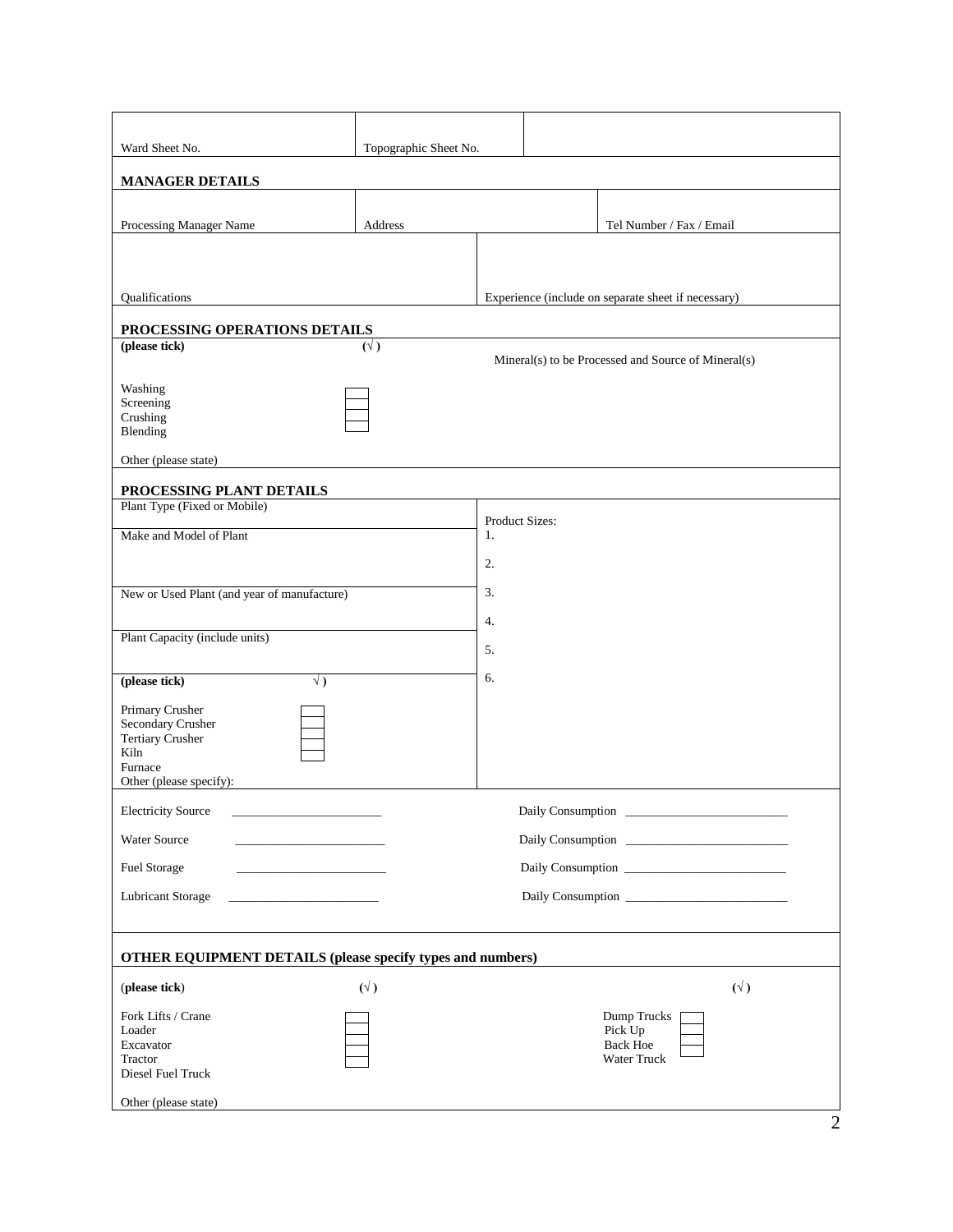Additional Remarks/ Details

#### **DECLARATION/UNDERTAKING**

In accordance with section 45 (3) (b) of the Minerals Act, Chap 61:03, I \_\_\_\_\_\_\_\_\_\_\_\_\_\_\_\_\_\_\_\_\_\_\_\_\_\_\_\_\_\_\_\_\_\_\_\_\_\_\_\_ hereby declare that the particulars and the statements made in this application are true and correct to the best of my knowledge and belief and nothing has been concealed or held therefrom. I understand that it is an offense, punishable by a fine and imprisonment, to make a false declaration.

| Signature of the Applicant                                                                 | Date<br>(dd/mm/yyyy) |
|--------------------------------------------------------------------------------------------|----------------------|
| FOR OFFICIAL USE ONLY                                                                      |                      |
| Name of Officer Processing Application<br>the control of the control of the control of the | Date Received:       |
| Signature of Officer Processing Application                                                | (dd/mm/yyyy)         |

#### **GUIDELINES FOR APPLICANTS**

- **1.** Please complete all sections legibly.
- **2.** Supplemental pages are to be inserted where required.
- **3.** This form is required to be submitted in duplicate.
- **4.** Please retain a copy of your application.
- **5.** The prescribed fee must accompany application.
- **6.** All financial data submitted are to be quoted in Trinidad and Tobago (TT) dollars only.
- **7.** Copies of the following are required, where applicable:
	- a. Title Documents, and Lease/permit (where applicant is not the owner of land)
	- b. Copies of previous Processing Licences granted to the Applicant
	- c. Evidence of Satisfaction of all outstanding royalty payments
	- d. Eight (8) Originals of a Survey Plan
		- i. Approved by the Director of Surveys, for State land
		- ii. Registered by the Director of Surveys, for Private land
	- e. Certificate of Incorporation / Certificate of Business Registration
	- f. Organizational Structure for Processing operations
	- g. A letter from a recognized financial institution (indicating that the Applicant possesses the financial capacity to conduct the operations for which a licence is being sought)
	- h. Processing Plan (to be completed using template)
	- i. Rehabilitation Plan (to be approved by the Environmental Management Authority)